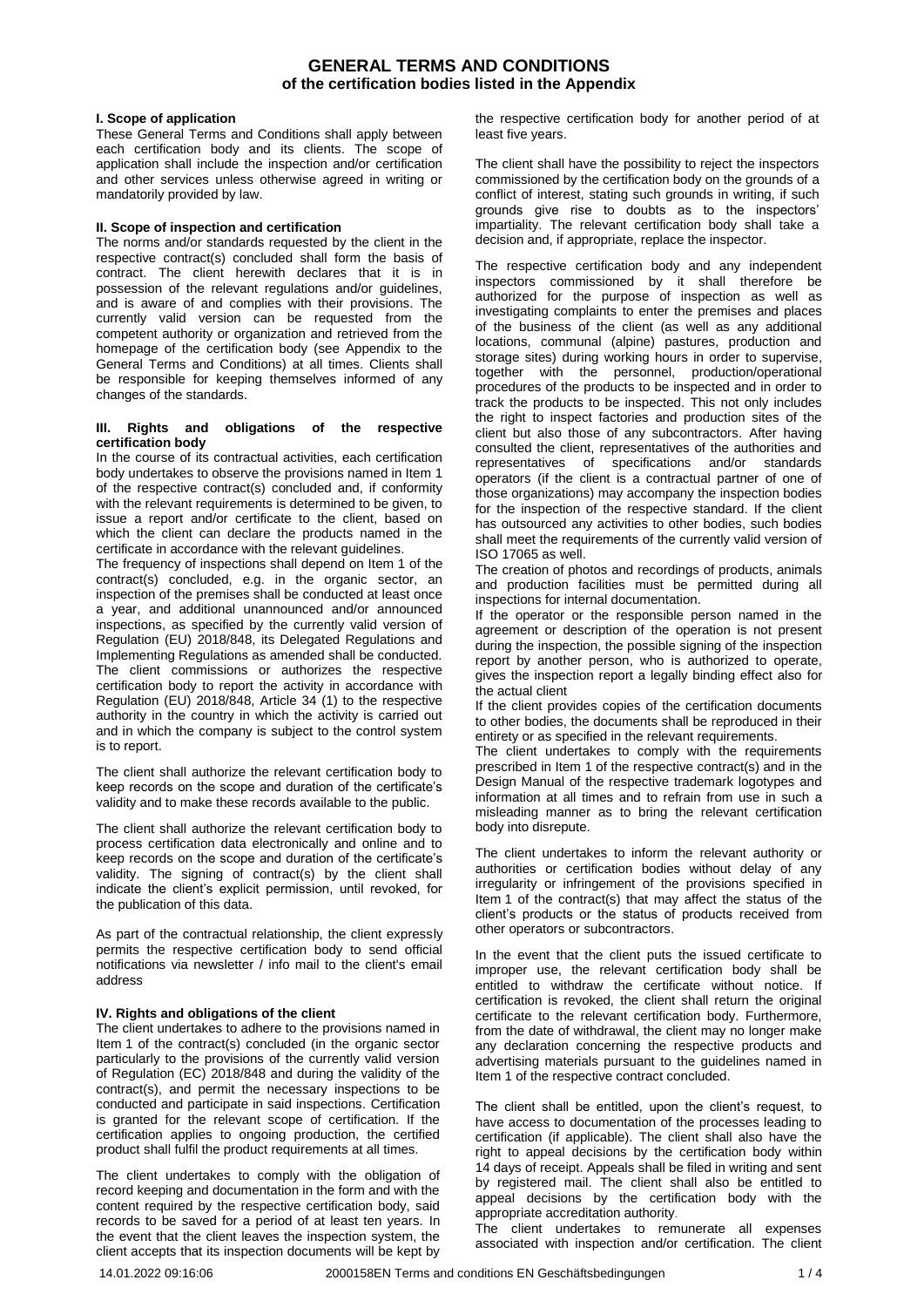shall acknowledge with assent that economic changes can affect the amount of rates to be charged and that these may vary. The relevant certification body shall inform the client in writing of rates to be charged, said notification to be delivered to the most recent address (or e-mail address) given by the client. Revised rates disclosed in this manner shall be contractually binding, unless the client has submitted an objection in writing. If an objection is raised and no amicable agreement is reached, the certification body shall have the right to terminate the contract(s) with immediate effect without observing a period of notice. The valid rates form an integral part of these General Terms and Conditions and can be retrieved from the homepage of the certification body (see the Appendix to the General Terms and Conditions) at all times.

Amounts receivable resulting from the respective contract(s) concluded shall be payable within 14 days. If the contractual relationship is terminated during the calendar year, the client shall settle all costs already incurred up to that point. In the case of default, belated payment or incomplete payment, the certification body's obligation to certify ceases. Furthermore, in the case of belated payment, the respective certification body – after having sent a written reminder and set a grace period of 14 days without success – shall be entitled to prematurely terminate without notice the respective contract(s) concluded.

Default interest shall be set at 8% per annum by mutual agreement; any higher rate of default interest to which the relevant certification body is legally entitled shall remain unaffected. Payments made shall first be used to settle costs, then interest, and then capital amounts. In the case of default of payment, the client shall bear all costs of debt collection resulting from the default of payment.

For reminder fees, see the most current rate list, which forms an integral part of the General Terms and Conditions.

The client undertakes to inform the relevant certification body immediately and in writing of any significant changes in the operation as described in the service description. The client shall give notice of any changes that may affect its ability to conform with the certification requirements (e.g. changes in the commercial or organizational status, changes in the ownership structure, changes in organization and management as well as quality management, modifications to the product or the production method, changes of contact addresses, etc.). The client further undertakes to inform the relevant certification body and the competent authority immediately and in writing if the client withdraws from the inspection system, or the business to be inspected or any part thereof is transferred to another legal entity or will be operated by another legal entity. Furthermore, the client shall transfer any and all rights and obligations resulting from the respective contract(s) concluded to any legal successor(s).

Furthermore, the client shall keep a record of any reclamations of third parties and complaints made known to it relating to the inspection and certification activities and of any deficiencies found in the products and shall inform the respective certification body thereof immediately and in writing. The client shall make arrangements for the investigation of complaints and reclamations and swiftly take appropriate action. The actions taken shall be documented.

The client may apply for a password for access to the password-restricted area of the online database of the relevant certification body. The client shall maintain confidentiality pursuant to the currently valid versions of the data protection regulations with regard to the transferred data and the password provided, and exercise due diligence in handling data and password. This provision shall apply without restrictions also to employees of the client.

Transfer of data shall be strictly confidential and solely for the client's own information. In the event of abuse or improper use of the data transferred or a violation of these

provisions, the client's right of access to the database shall be revoked.

Furthermore, the client undertakes to indemnify and hold the certification body harmless for all damages resulting from the unauthorized transfer of data to third parties or from the improper use of data.

#### **V. Use of the trademark logotypes of the relevant certification body**

The client shall be entitled, after inspection and/or certification, to use the inspection and certification logotypes registered for the relevant certification body. Use shall be subject to the Design Manual of the certification body.

### **VI. General provisions**

With the exception of the sanctions involving immediate termination of the contract without notice as stipulated in Item 2 of the contract as well as the sanctions stipulated in Items III and V of the General Terms and Conditions, both contracting parties shall be entitled to prematurely terminate the respective contract(s) concluded without adhering to the prescribed notice period, i.e.:

a) the certification body, if

- insolvency proceedings are declared in relation to the client's assets or are denied due to the probability of insufficient assets to finance such proceedings,
- the certification body was deceived with regard to significant aspects, upon which the inspection contract was based,

the client continually violates the obligations contained in the respective contract(s) concluded.

- b) the client if
	- insolvency proceedings are declared in relation to the assets of the certification body or are denied due to the probability of insufficient assets to finance such proceedings,
	- the certification body continually violates contractual provisions.

The right to terminate the respective contract(s) concluded by mutual agreement shall remain unaffected.

### **VII. Contract fees, formal requirements**

Until now, the finance authorities have proceeded on the assumption that no fees apply to the respective contract(s) concluded. If the finance authorities should change their legal conception or if changes in relevant provisions of such contract(s) lead to an alteration of this status, the client shall bear all costs caused by this and indemnify and hold the relevant certification body harmless in this respect.

Any amendments or additions to the respective contract(s) concluded shall be made in writing, including but not restricted to an amendment of this formal requirement. If any of the provisions is or becomes invalid, the validity of the remaining provisions shall remain unaffected. In this event, the invalid provision shall be replaced by a provision that corresponds most closely to the hypothetical will of the contracting parties. No oral supplemental agreements exist with respect to the respective contract(s) concluded.

### **VIII. Confidentiality**

The contracting parties undertake to keep all information concerning the business circumstances of the contracting partner obtained as a result of the respective contract(s) concluded strictly confidential. The contracting parties also undertake to transfer the obligation to maintain confidentiality about these circumstances to all personnel and inspection staff involved in the fulfillment of the contract(s).

The obligation to maintain confidentiality shall not apply to reporting information to the authorities involved in the enforcement of the statutory provisions, which must be monitored by the respective certification body. The same applies to the provision of information on inspection and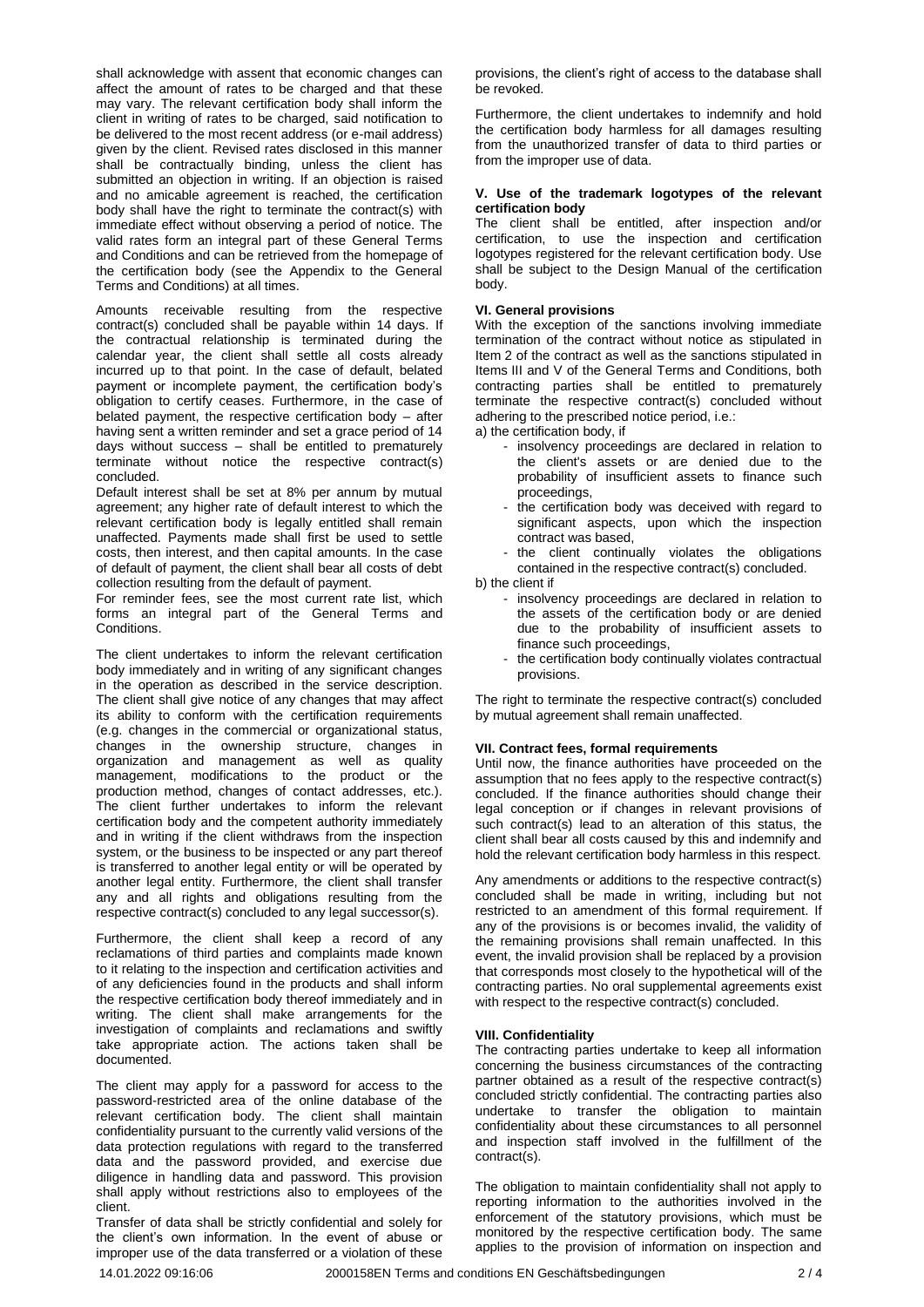certification results - as well as irregularities and infringements or other factors influencing the products - to other nationally approved inspection bodies and/or associations and/or specification operators within the meaning of Item 1 of the respective contract(s) concluded, insofar as the client is a contractual partner of one of the above-named organizations.

## **IX. Liability**

The respective certification body is liable within the European countries in accordance with the statutory provisions at the headquarters of the respective certification body.

The client shall be liable vis-à-vis the relevant certification body in the case of a violation of the respective contract(s) concluded for damages resulting from this violation. The client shall indemnify and hold the certification body and its personnel harmless with respect to any claims for damages raised by third parties.

#### **X. Agreement on the place of jurisdiction**

The place of jurisdiction and the law to be applied to the contract with regard to the relevant certification body are referred to in the Appendix to the General Terms and Conditions.

## **XI. Integral parts of the General Terms and Conditions**

- Tariffs of the certification body
- Design Manual of the trademark logotypes of the relevant certification body and the combined ABG/EU organic farming logo (see the relevant homepage of the certification body, or request a hard copy from the respective office).

**As of: 13.01.2022**